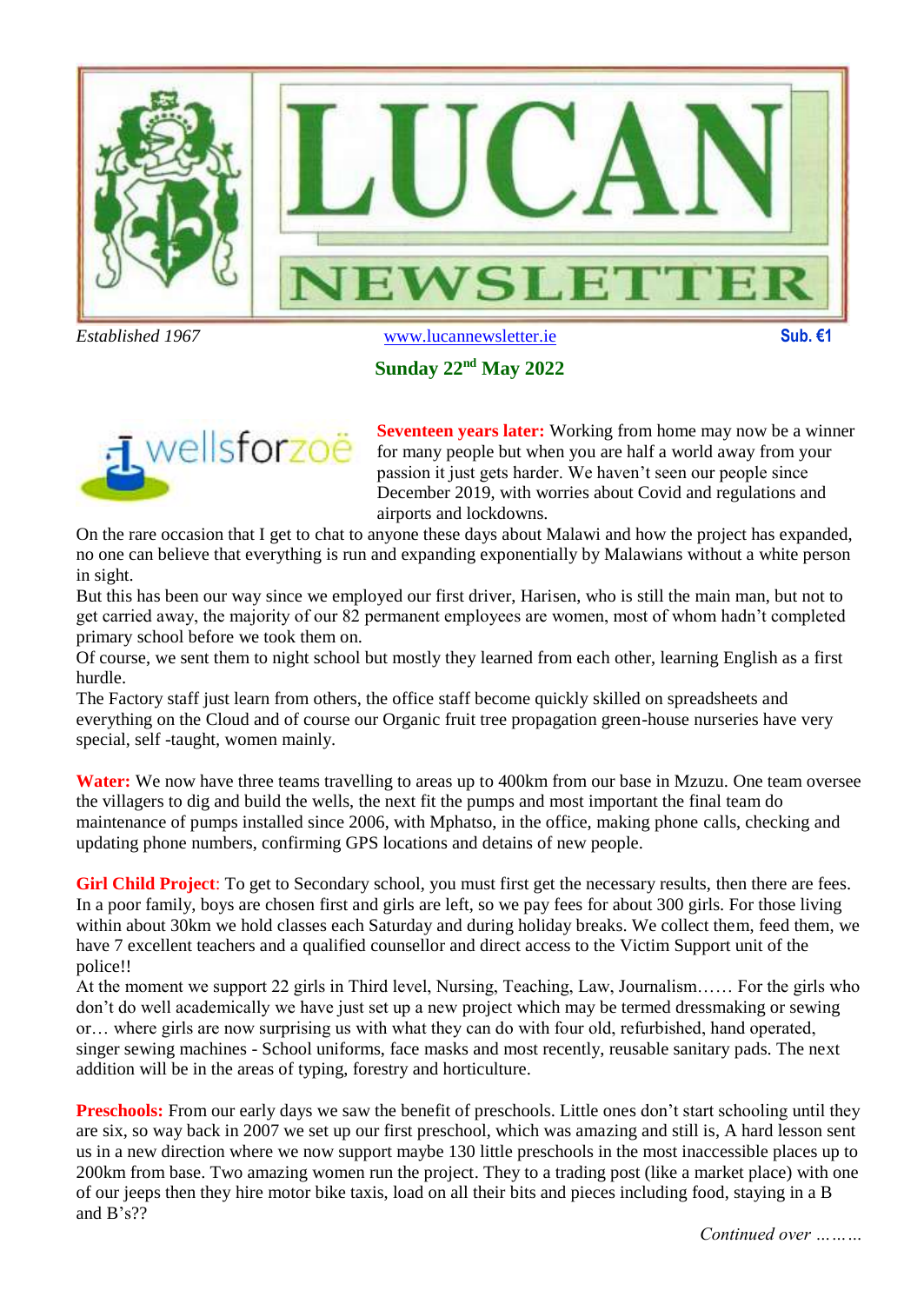#### *Continued……..*

Then they either set up a new "preschool" in a shed or whatever building is available and train local women how to teach the letters and figures and songs and some English, taking all their bits and pieces of equipment from the local environment. What a joy to see them in action! One of the team is Margaret who came to us as a volunteer 15 years ago. She had 8 children and no English, but she has learned well getting to almost finish Secondary!! Miriam came to us slightly earlier and has gone to Secondary and just completed Training as a Primary Teacher. We are just about to expand this project by getting another jeep. All preschools will have a garden where our expanded team will show the local women how to grow their main food, maize without expensive fertilizer or pesticide. We are also supplying local maize seed instead of the expensive and inappropriate Monsanto and other GM varieties.

Then showing them how to build simple brick stoves which are safe around kids and reduce firewood use by 70%.

The new dot here is that we are collecting sunflower seeds to enable them to have cooking oil from growing sunflowers (The cost of cooking oil has gone up by 500% this year so far). Finally we are negotiating with community leaders that each preschool should have some land suitable for forestry. We will provide seeds and potting tubes and these local women will have paid jobs, for the first time. But still much to do on this, so we keep joining dots.

**Forestry** or more correctly, in our case, reforestation, where we are growing about 30 varieties of indigenous trees. We have researched their suitability for each particular area where we sow. The original trees have been cut down and have disappeared over the years leaving land in a useless state with soil erosion and all that entails. Last season's planting is just finished with in excess of **SIX MILLION** trees planted. This has been a spectacular initiative, firstly doing the appropriate research, then working on legal agreements with community leadership, the traditional Authorities to negotiate the most appropriate land, then working, with experts on measures to correct and prevent soil erosion. Locating seeds that had almost been forgotten was a starting issue. Then locating, protecting and setting up nurseries (for 6 Million trees?). Then we were ready to go, but found that expertise in planting trees was absent or very rare. Cutting down trees and making charcoal is what they know.

But undeterred we eventually employed over 1,400 workers, 75% women, few with any secondary education, who never had a wage before, paid and fed them and they learned very quickly. And the proof comes from Drone and Satellite imaging available on our website, where all seedlings can be seen individually. These women are so amazing that half our nursery managers for the new season are women, which doesn't surprise me in the least. We have just drilled 5 new 50 metre deep wells with solar pumps to fill large tanks for irrigation considering that some of our seedlings, in our nurseries, failed last year from lack of water which had to be carried long distances. Now we will have automatic water sprinkling at appropriate times, enabling our staff more time to manage and care for last year's crop.

Now, as I say, there are more dots to be joined. My next thoughts are on small health centres in our Forestry areas. Expansion of our Girl Child project, Solar Cookers and A Seedbank.

The website is [www.wellsforzoe.org](http://www.wellsforzoe.org/) *John and Mary Coyne*

# **Lucan Library Table Quiz for Adults**

#### **Thursday 26th May at 2pm**

Come along and test your general knowledge in this fun quiz! Prize for the winning table.

Register for your place by phoning Lucan Library at 01-6216422 or email at lucan@sdublincoco.ie; or drop in to the library desk.

#### *Library opening hours:*

Mon-Thurs 9.45am-8pm; Friday and Saturday 9.45am-4.30pm.

### **Adult Education**

The Adult Education Service in Lucan Education Centre, on Esker Hill are currently enrolling for free and flexible part-time courses commencing in September 2022.

These Back to Education Initiative (BTEI) courses are at times to allow you to choose between one and four different subjects to fit around your busy life. Each subject is 4 hours per week and takes place mostly in the mornings. **For more details**, contact

alimccann@ddletbaes.ie or call (01) 6283557.

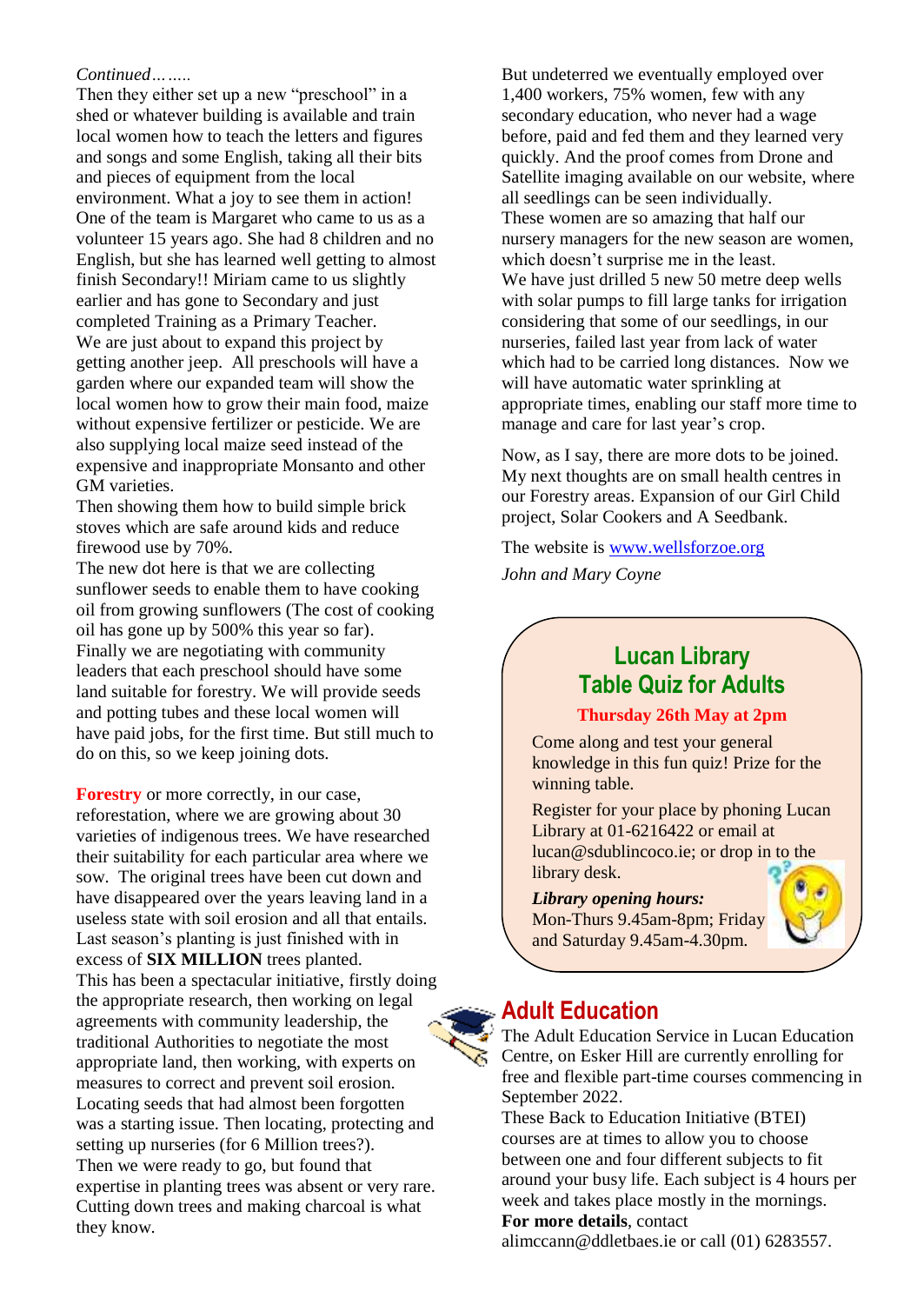### **Lucan Drama**

The last two chances to see **'The Playboy of The Western World** ' by J.M. Synge on Friday night and Saturday night in Lucan Spa Hotel, 8pm. **Tickets** €12.for standard ticket. €10 concession.

### **Dinner and Theatre ticket** €30.

Bookings for dinner 01 6280494

Contact 086 0666626 for standard tickets - tickets available at the door.



Energy, poetry, action and conversation is alive and kicking in this production. We welcome our new members in the cast and great to see former members back on the stage. Many thanks to you all: Director Donal Downes, cast and crew, both back stage and front of house; to all who sourced props and costumes - you rose to the challenge of making a wonderful and emotional return to the theatre after an anxious and difficult 'lock down'. It is particularly enhancing to watch the '4 young girls' thriving and having such fun at rehearsals and making us laugh again.

Thanks to the Staff and Management of the Spa Hotel for allowing us to use their space for regular rehearsals, and to the newsletter team for accepting our notes so efficiently and without fuss As usual the Raffle is a big hit, and we are so grateful to all who donated so generously. *Drama in Lucan is back!!!*

#### **Contacts:**

Bernie.086 4015794; Jack 086 066 6626

# **Sarsfield Park & District Residents Association**

Thank you to the residents whom attended the meeting on the 16th May.

We have recently updated our constitution and it is available for your reviewing at <https://tinyurl.com/2xrtjz86> Feel free to give any feedback to any committee member, we shall revisit same at our AGM in February. Copies of the constitution and GDPR policy have been posted on our facebook page also for your information. If anyone would like a copy please email the committee

[sarsfieldpkresidentsassoc@gmail.com](mailto:sarsfieldpkresidentsassoc@gmail.com)

We need to finalise numbers for the seniors event on the 16th June so please contact the committee for ticket information at numbers 46, 52 and 63 or by email. *Thank you*

### **Lucan ICA**

*Tues 23rd May:* **Craft Group** meet as usual 10am to 12.30pm. The Hostesses are Carmel Lyons and Fiona Guinan.





*Sample of our pillow dolls we have made on our craft morning.*

Nice to see everybody out and about again looking so well, enjoy the sunshine!

# **Lucan Active Retirement Association**

We meet in St Andrew's Hall, Lucan Village on Thursdays from 11.30 am to 2.30pm. There is an open invitation to you to come to one of our meetings. We have bowls, Scrabble and cards - or you can just have a chat. We have light refreshments at 1.15 pm. You are welcome to wear a face covering if you are more comfortable doing so.

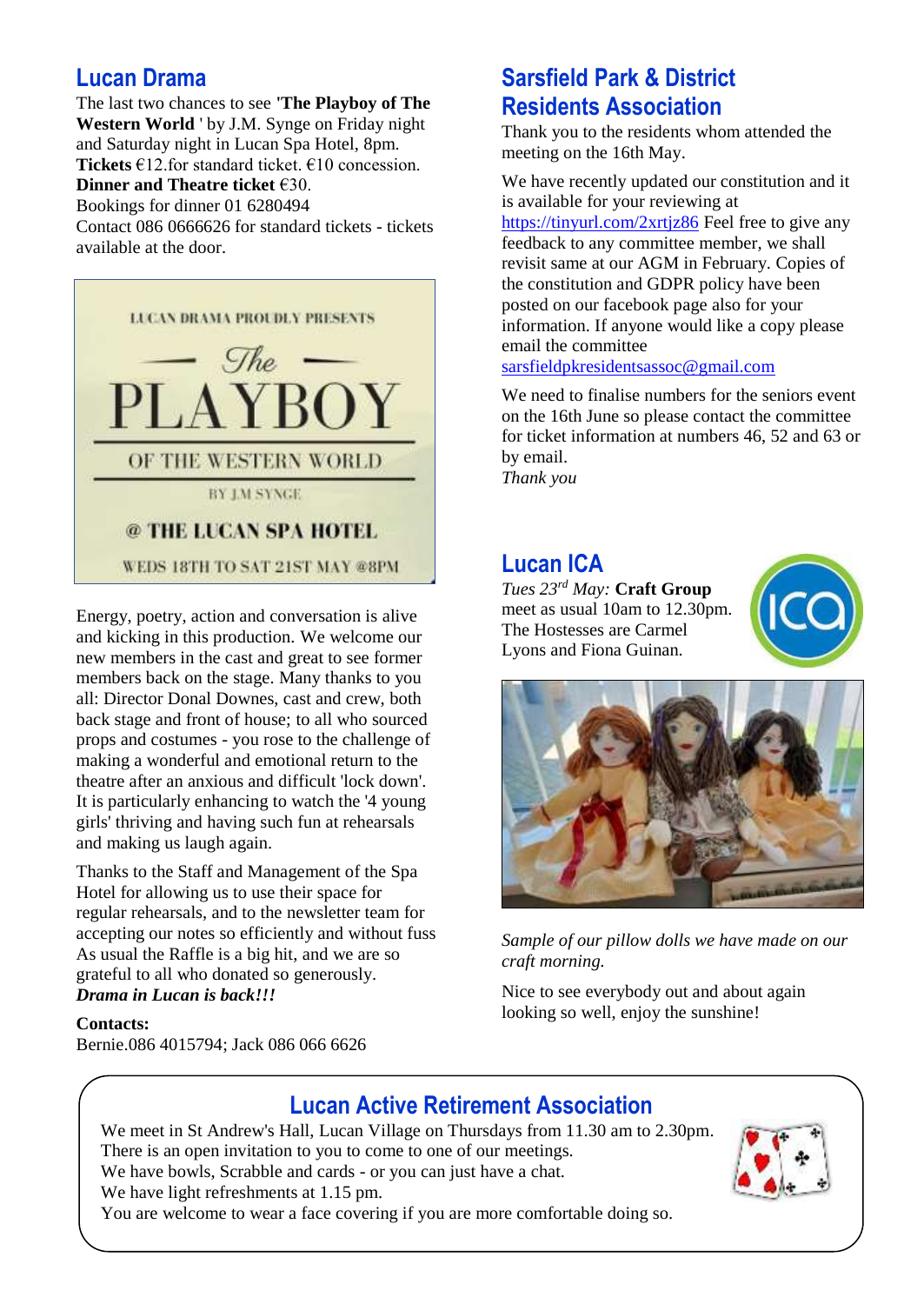# **Parish Notes St Mary's, Lucan**  [www.lucanparish.com](http://www.lucanparish.com/)



**Sunday Mass Times:** Saturday Vigil: 6.30pm, Sunday: 9am, 10.30am, 12 noon and 7pm.

**Notice:** 9am Mass this Sunday 22<sup>nd</sup> May will be the **last 9am Mass until September. From May 29th Sunday** Masses will be 6.30pm (Vigil Sat.) Sunday:10.30am, 12noon and 7pm. **Also** from 29th May there will be **NO** Holy

Hour on Sunday afternoons.

Please contact the sacristy (01 6281487) if you have a 9am Mass already booked. If we do not hear from you, the 9am Intentions will automatically be included in the 10.30am Mass on the day you had booked.

**Weekday Masses:** Monday to Saturday 10am

**Masses will continue to be live-streamed on [www.lucanparish.com](http://www.lucanparish.com/)**

Best wishes to the pupils of *Scoil Mhuire Girls N.S. and St. Andrew's N.S.*  who will receive their

First Holy Communion this Saturday 21<sup>st</sup> May.



*Please remember them all in your prayers.*

**Holy Hour:** There will be a Holy Hour every Sunday from **4pm to 5pm** to pray for the success of the Synod in Rome in 2023.

**Christian Meditation:** Mediation every Tuesday **at new time of 8pm** in the Bungalow. *All welcome, Sr Geraldine.*

**Praying with Scripture:** Praying with Scripture every Monday at **7.30pm** in The Bungalow. (masks optional). **Zoom meetings** will continue on a temporary basis for those uncomfortable meeting in bungalow. Meetings will take place on **Wednesday at 7.30pm.**

**St Vincent De Paul – St Mary's Conference**

Church Gate collection at all Masses **THIS** weekend **21st/22nd May.**

*Many thanks for your generosity*

#### **Rosary:**



The Legion of Mary will host the Rosary for the month of May in St Mary's Church, at 5.30pm (Monday to Friday). Rosary will be offered up for peace in Ukraine and for all your

intentions. All welcome

### **Divine Mercy, Lucan South**

[www.lucansouthparish.net](http://www.lucansouthparish.net/)

**Sunday Mass Times:** Saturday Vigil 6:30pm, Sunday 10:15am and 12:15pm

**Weekday Masses:** Mon.-Fri.9:15am. Sat.10am

**Although the Government's recommendation is that masks are no longer mandatory, we would recommend the continued use of same.**

**All Masses will be livestreamed on [www.lucansouthparish.net](http://www.lucansouthparish.net/)**

#### **Morning Prayers of the Church:**

Monday to Friday: 8.40am. The Church will now be open Monday to Friday from 10am to 4pm for private prayers.

# **St. Patrick's Esker/ Dodsboro/Adamstown**

[www.stpatrickslucan.ie](http://www.stpatrickslucan.ie/)

**Sunday Masses:** Vigil Saturday 7pm, Sunday: 9am, 10.30am and 12 noon.

**The 10.30am Family Mass** is aimed at younger parishioners and their families; it is an accessible liturgy for children and enables them to participate more fully in the Sunday Mass.

**Weekday Masses:** Monday to Friday at 10am.

**All Masses continue to be livestreamed at stpatrickslucan.ie**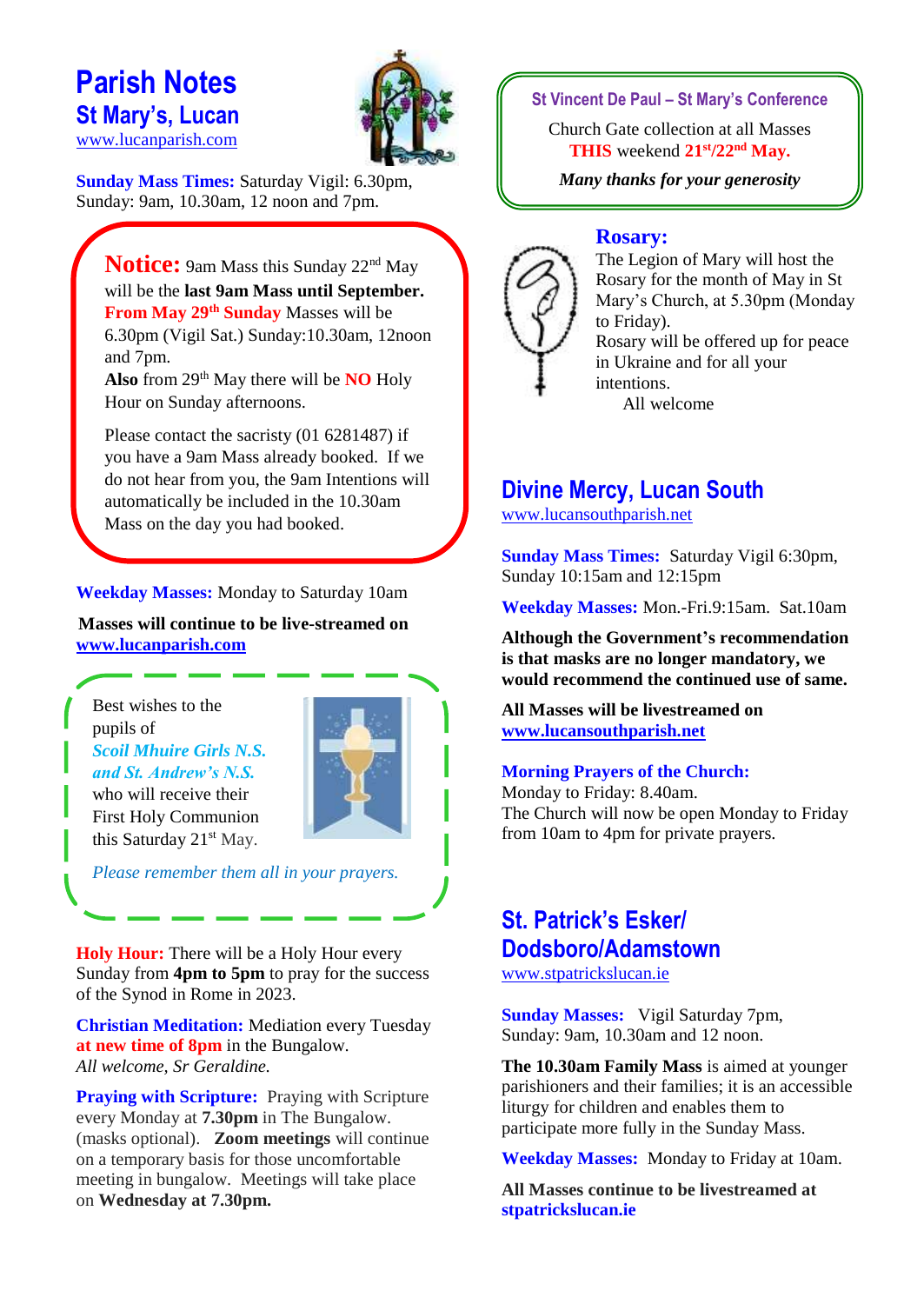

### **Main Street Clinic**

Main Street Clinic wishes to sincerely thank all of our patients, their families and friends who supported us by making a submission to SDCC during the recent Part 8 Consultation process concerning Main Street and the Village Green.

Your submissions were part of a broad-based cross community effort to maintain existing parking within the Village so that people of all ages can continue to access essential services. Over 7000 submissions were received either online or by post setting an all-time record for a Part 8 Consultation Process which shows how passionate people feel about their Village and it's future development.

Excess traffic through the Village over the Liffey Bridge and inadequate parking remain as major issues for Lucan.

Please engage with Local Councillors with your creative ideas as to how these 2 important problems can be addressed thereby leading to a calmer and more peaceful Village.

# **Esker Active Retirement Association**

#### *Hi everyone*

We had our AGM this week, it has been postponed a couple of times due to Covid. Fortyeight members attended and we also had our Regional Development Officer, Mai Quaid, in attendance. Everything went according to plan and we took the opportunity to discuss other matters while we had everyone listening.

This Friday night around thirty of us are attending the play in the Spa Hotel, "Playboy of the Western World", and we are all looking forward to our night out to see the play and enjoy each other's company. Some of us are meeting up in the bar in the Spa Hotel for a snack around 6.30pm and then going into the play for 8pm.

Belonging to a group like Active Retirement, it means you have people to socialise with, you make great friends and each week you've got something to look forward to, so don't sit home alone, join a group and enjoy your life. Friends enhance your life.

See you all at the club next Wed. *Take care everyone. Marian Egan (Club Secretary) 0861269043*

### **Lucan Senior Citizens**

On Wednesday 18<sup>th</sup>, Tess from Lucan Garden Centre, Peamont Rd, gave us ademonstration on arranging patio pots and window boxes. We got lots of tips on the importance of drainage, feeding and positioning trailing plants etc.

Tess made up a lavender pot, herb pot, trailing and upright pot and a selection of geraniums. We also had fresh flower arrangements and geraniums and garden items in the raffle.

A special thank you to Tess for an interesting and informative talk and to Helen and all the staff in Lucan G.C. for their help and support.



*Wed 25th May:* Social morning in Parish Centre, 10.30-12.30.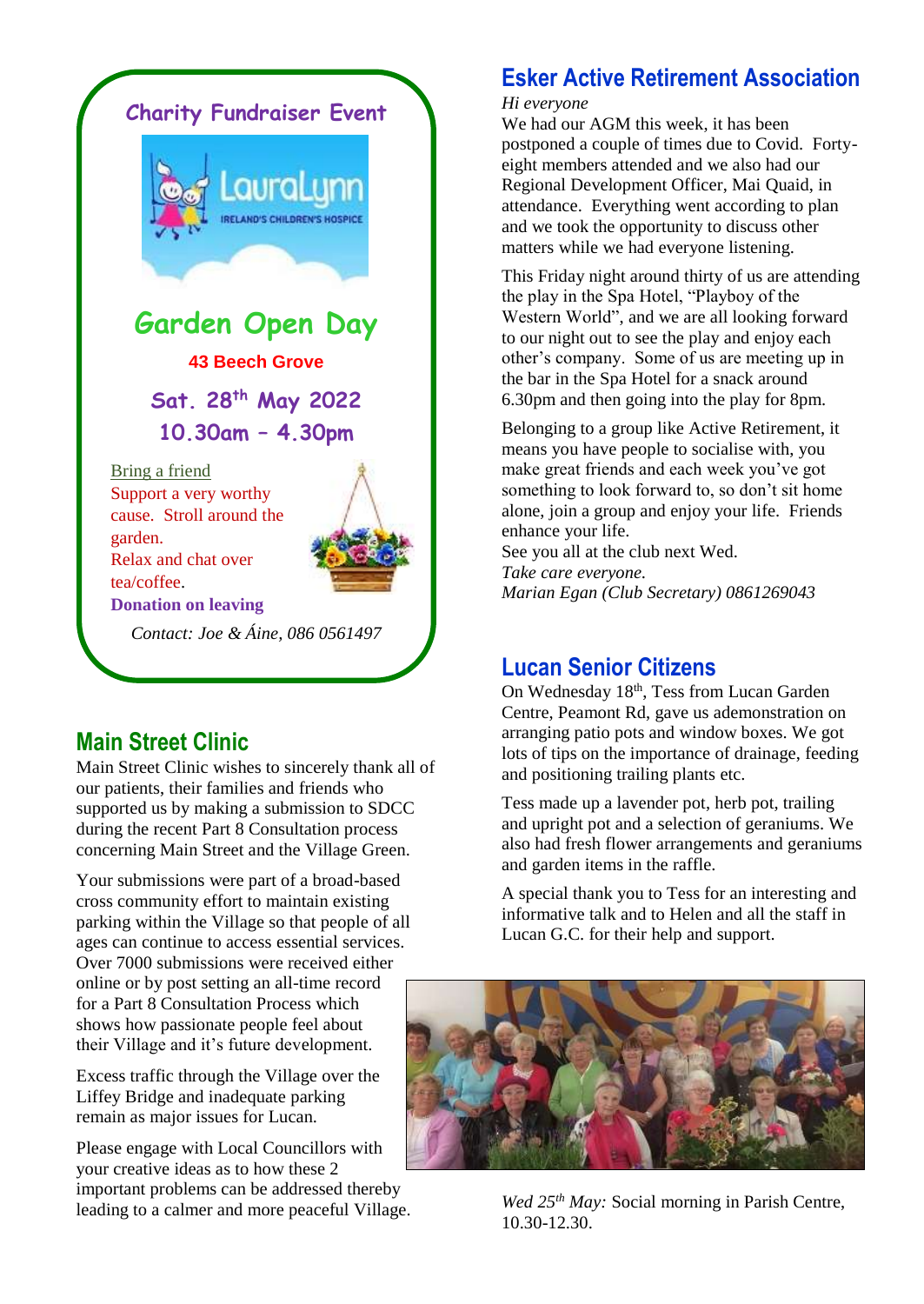# **Anniversaries**

### **Robert Cullen 23rd Anniversary**

Happy memories of a wonderful Dad, Grandfather and Great Grandfather. *Sadly missed by Robert, Jackie, Paul, Jude, Garry and Collette.* 



### **Maura Mulligan 4 th Anniversary – 19th May**

Late of Meadow View Grove. Silent the tears that fall Living our lives without you Is the hardest part of all. You did so many things for us Your heart was kind and true And when we needed someone We could always count on you The special years will not return When we were all together But with the love within our hearts You will walk with us forever. *Loved and dearly missed, Ted, Olive, Annmarie, Patricia, Siobhain and families* 

### **Maura Mulligan**

#### **4 th Anniversary – 19th May**

May the winds of Heaven blow softly And whisper in your ear How much we love and miss you And wish that you were here. *Your loving grandchildren Nathan, Cian, Caoimhe, Keelan, Conor, Dylan, James and Ryan*

### **Mary Tobin 1 st Anniversary - 20th May**



Your strength and courage will always be deeply admired. Padre Pio was your spiritual guide and the force of hope in the darkest hours.

Your memories and presence are with us forever.

*Never be forgotten by all the family. Ar dheis dé go raibh a hanam*

# **Breeda Sullivan**

### **14th Anniversary – 28th May**

In loving memory of *Breeda.* Never forgotten and dearly loved. *By your husband, family, relations and friends.* 

# **Birthday Remembrance**

### **Ann Moffitt 20th of May**

Today is your birthday In heaven above Our blessings we send On the wings of a dove. *Loved and remembered every day from all your Family Xx*

# **Acknowledgement**

### **Michael Cummins**

The wife and family of the late Michael Cummins would like to thank all who supported us at the time of Michael's passing. All those who called to the house, telephoned, sent Mass cards, sympathy cards, condolence messages on R.I.P.

A special thanks to all the neighbours in Woodview for their kindness and Masses all through Michael's illness.

The staff of Cunningham's for their professional service, the priest, singers of St Patrick's Church, Esker, Lucan Red Cross and the Spa Hotel.

The Holy Sacrifice of the Mass will be offered for your intentions.

*Bernadette, Stephen, Robert and David.*

# **Esker Cemetery Mass**

The Annual Cemetery Mass and Blessing of Graves will take place on



**Sunday 4th September at 3pm.** (weather permitting)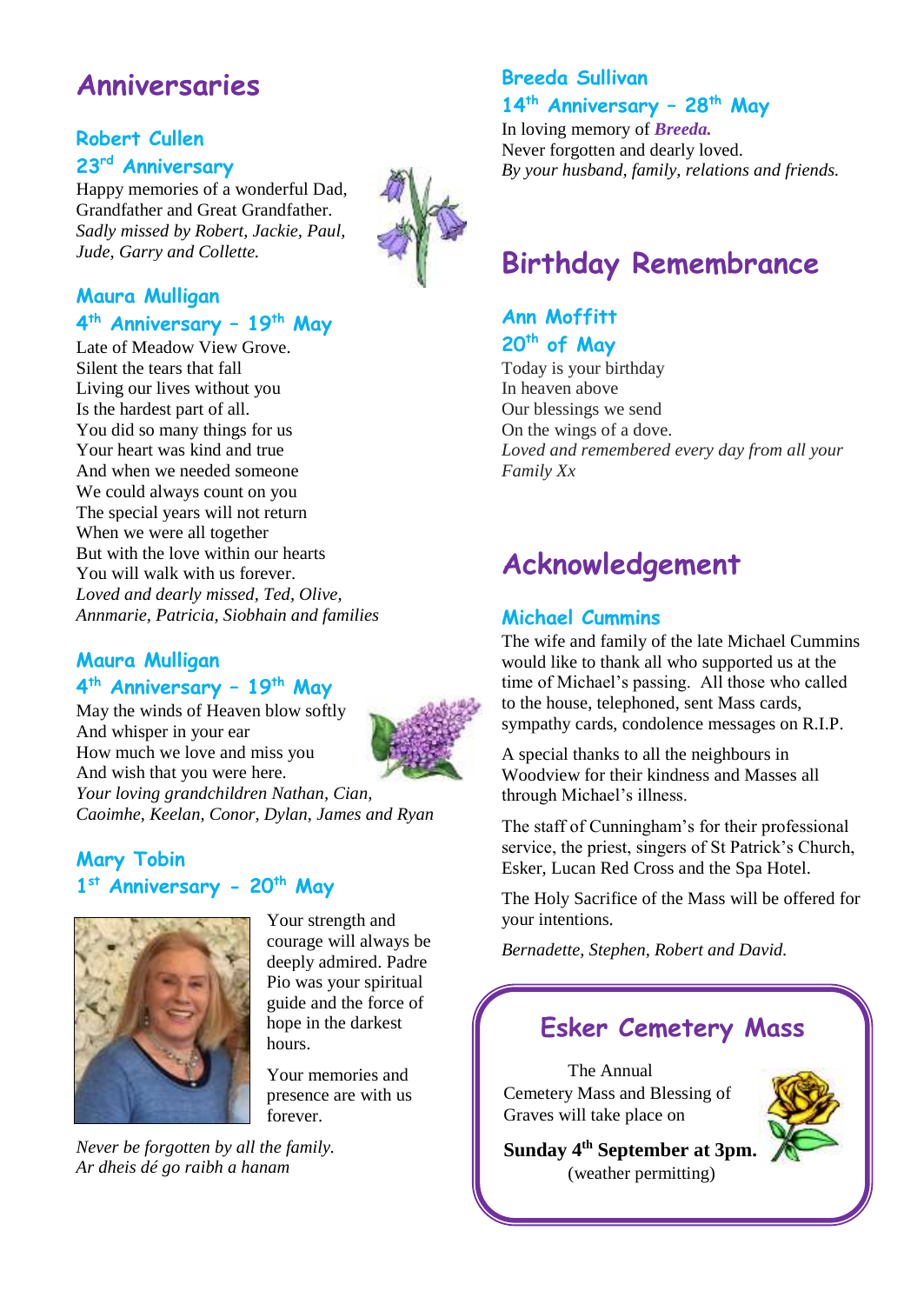# **Palmerstown Camera Club**

At Palmerstown Camera Club we hold a weekly meeting online/in person, every Wed from 8 pm to 10 pm. People interested in joining the club or even attending one or two



meetings FREE of charge to see how their photography could benefit from being a member can do so by contacting secpcc@mail.com.

The camera club now offers a hybrid model, this is so we can have local/national and international speakers visit the club. The international speakers will be on zoom, and they can be viewed at home or in the parish hall in Palmerstown with other camera club members.

A few weeks ago, we had the judging night for last month's panel competition which is a set of six images. They stand together as a panel with a theme and as separate images. Below is Terry Healy's Owl Panel and it was a runner up in the non-advanced category. Well done Terry and a beautiful set of images.



#### **Big Book Meeting**  of

**Alcoholics Anonymous Every Thursday Night St Patrick's Church, Esker, 8.30pm to 9.30pm** Any enquires Contact Colette 086 0272002

# **Mother and Toddler Group**

St Mary's Parish Centre **Every Thursday**  From 10.30am to 12 noon. **All welcome**





**Birdie and the Playboy!** Off

to see all our old friends at Lucan Drama this weekend, and we sure are looking forward to it. It will be a third time out this

week for some of us on the

Newsletter team – we got to use our 2-year old tickets to see Andre Rieu last weekend, and then we had a little trip to the Helix to see some stars of the future. It's all go now!

**Real Live Quizzes!** We're all zoomed out from quizzing during lockdown, but Lucan Library are giving us the real thing on Thursday next – see page 2 for details!

**Thank You** to all who send us photos and other interesting pieces from time to time. Rest assured we have them all safe, and will publish over the coming weeks.



Coming together is a beginning. Keeping together is progress. Working together is success.

*Henry Ford*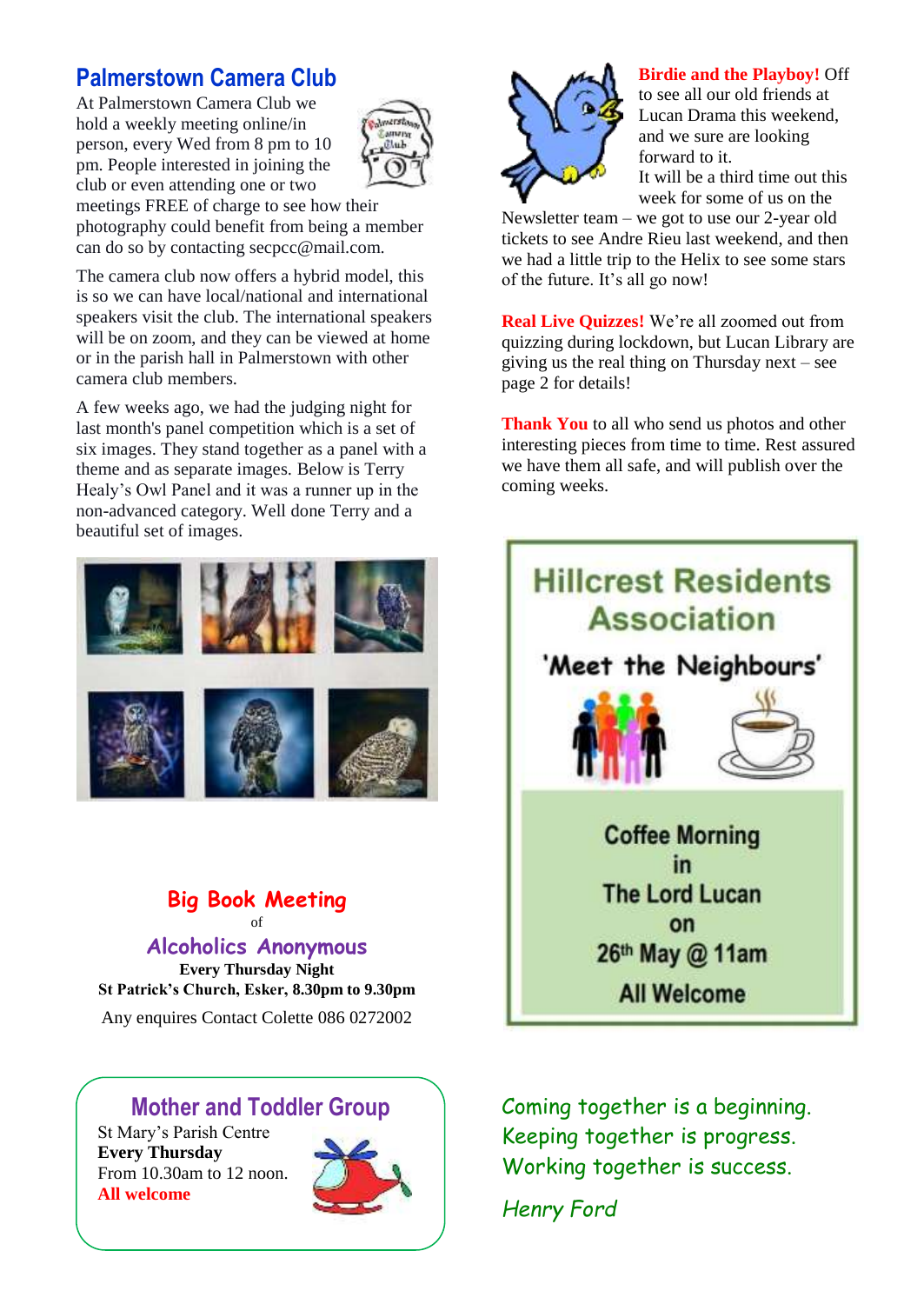## **Lucan Citizens Information Centre**

Our telephone number is **0818 07 5090** [www.citizensinformation.ie](http://www.citizensinformation.ie/) Email [lucan@citinfo.ie](mailto:lucan@citinfo.ie)

#### **SERVICES AND OPENING HOURS DROP-IN WITHOUT APPOINTMENT**  *(Limited Capacity)*



Tuesday mornings 10am to 12pm Thursday mornings 10am to 12pm

**PHONE CALL QUERIES FOR CALL BACK**  0818 075090. Tuesday afternoons only

#### **OUR CITIZENS INFORMATION PHONE SERVICE IS OPEN**

Monday to Friday 9am to 8pm on 0818 07 4000 We are closed on Monday and Friday each week.

### **What is Illness Benefit?**

Illness Benefit is a weekly payment that you may get if you cannot work because you are sick or ill. To get Illness Benefit, you must be under 66 and meet the social insurance (PRSI) conditions – see 'How to qualify for Illness Benefit' information on our website.

You should always apply for Illness Benefit if you are medically certified as unfit for work. Even if you don't qualify the weekly payment, you may get PRSI credited contributions which can help you qualify for future social welfare payments.

If you don't qualify for Illness Benefit or while you are waiting for a decision on your claim for Illness Benefit, you may get a Supplementary Welfare All9owance.

Whether your employer pays you, or not, while you are out sick from work, you should apply for Illness Benefit. Illness Benefit is not linked to your employer's policy on pay for sick leave. However, if you get sick pay from work and Illness Benefit, you should ask your employer about any arrangements in place for this.

Illness Benefit can be paid abroad in some situations. Our website has information on about rules for getting illness benefit abroad.

#### **COVID-19 and enhanced Illness Benefit**

When a worker is told to self-isolate by a doctor or has been diagnosed with COVID-19, they can apply for a COVID-19 enhanced Illness Benefit payment of €350 per week.

COVID-19 enhanced Illness Benefit has different 'Rules' than normal Illness Benefit. Find out more about getting COVID 19 enhanced Illness Benefit on our website.

More information is available on Illness Benefit at [www.citizensinformation.ie](http://www.citizensinformation.ie/)

# **SOCIETY FOR OLD LUCAN (SOL)**

SOL is the **local history** 

**group** for Lucan; open to everyone. Free to join - email [OldLucan@gmail.com](mailto:OldLucan@gmail.com) to be added to our members'





Facebook group; "*Society for Old Lucan (SOL)"* & Twitter: *@Soc4OldLucan.* Website: *<https://soc4oldlucan.wordpress.com/>*

#### **Sol Photography Update by Paul Butler**

Just an update on what we have being doing recently and what we be doing over the next few months with the photography end of things here in SOL. Firstly, we have been out scanning the fields around St. Edmundsbury with the drone looking for crop marks that have yet to be identified, as well as other parts of Lucan, to make sure they are recorded. We will be keeping a close eye on the areas over the next few months to make sure nothing new appears that might have been missed. If you spot anything that might be of interest around the fields of Lucan, please let us know and we will investigate further.

We have also photographed, recorded, and reported the Ice Houses around Lucan to have them added to the list of Protected Structures. We have three known Ice Houses in Lucan with two of them along the Liffey, and one within the Orchard in the Village.

Ongoing work continues of recording old buildings in the village and their restoration/decline and other buildings and places from around Lucan to see if there are any changes. We want to make sure future generations see how Lucan would have looked in the past, like we enjoy old photos of Lucan now. If any member has any old photos from years gone by, we would love for you to share them with us?

So, what is happening over the next few months? We will be collecting your photos for our annual SOL fundraising calendar, so if you would like to get out there and start taking photos of all the old places around Lucan, or if you have any old photos you would like to enter for the calendar, please send them on to us. All chosen images will receive a free calendar. Further details will be up on our Facebook page in the next few months in SOL members newsletter. We will also be producing a new updated video on St. Finian's to showcase all the fantastic work that has been done on site, as well as some updated photos from around Lucan's historic sites.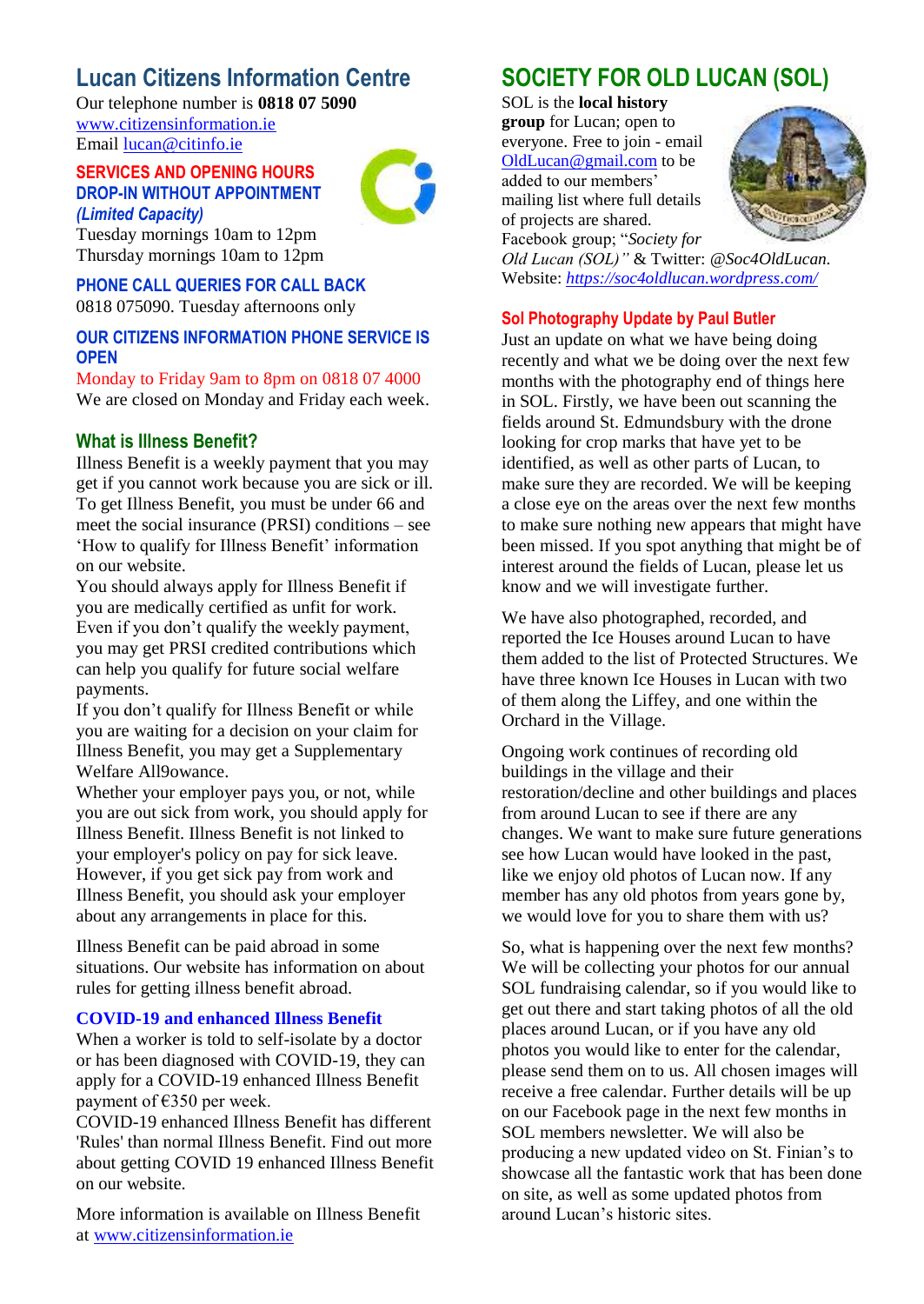

(Weather Permitting). All students will take part in team-based games in the morning of the sports day within their tutor groups before moving to the track for the second part of the Sports day. It promises to be great day with a BBQ and ice cream van also planned. Hopefully the weather behaves and we will have a full report on our sports day next week.

# **St. Joseph's College**



#### **2 nd Year Stay Awake:**

Our Cinnire team held a hugely successful stay awake on Friday evening when over 80 2<sup>nd</sup> years took part in their Pyjama party Theme stay awake event. Well done to all the organisers and to those who supervised on Friday

**Voice of Poetry:** Our English Department held their Annual Voice of Poetry first year competition on Friday last. The students gave a great account of themselves with some very impressive displays. We were delighted to have author Caroline Finnerty with us in school as part of the Judging panel. We will have to wait until awards day until we find out who the winners are.

**Transition Year Trip:** Our Transition Year group had a wonderful trip to Tayto Park on Friday last. The 120 strong group enjoyed the thrills of the roller-coaster with the Cu Chulainn being the highlight. They also enjoyed all of the tasty treats that were on offer with the famous Tayto Park twisted chip going down a treat.

**Special Assemblies:** Our Special Assemblies will take place this week for all our Year Groups. These awards are Teacher nominated awards for special contributions by students within subject areas. Well done to all who receive an award this week.



**Sports Day:** Our annual Sports day is back for all students after a couple of years break. We plan to have our sports day on Thursday the  $19<sup>th</sup>$  of May

evening from 7-10.

**Follow Us on Twitter:** @StJosephsLucan **Instagram:** @stjosephscollegelucan **Website:** [www.stjosephslucan.com](http://www.stjosephslucan.com/)



### **St. Mary's BNS**

Thanks to everyone who supported our fundraiser for the Irish Red Cross who support countries suffering in the world such as the Ukraine. The boys raised €1158.



From left to right, Ted McHugh, Shane Claffey (*past-pupil*) from the Irish Red Cross, Ruairí Dowling, Adam O'Donnell, Dara Burke, Principal.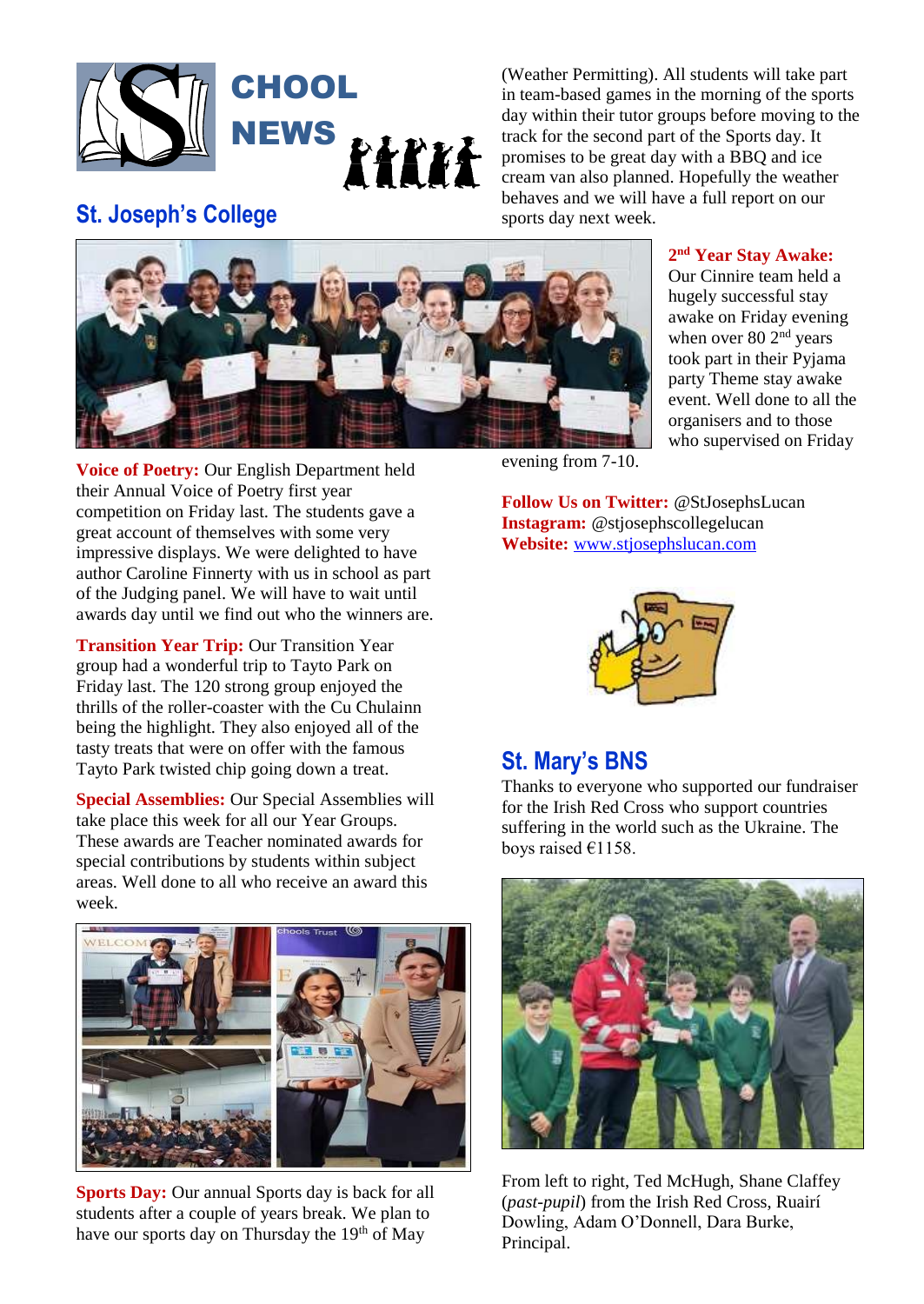# **Coláiste Phádraig CBS**

**Physics:** Our 5<sup>th</sup> yr students walked the short distance to Willsbrook Park next to the school to take part in an interesting Physics experiment with their teacher Ms. Smith. They were there to investigate the effects of resonance on the N4 footbridge. A bridge can fall down when it is forced to vibrate at its natural frequency. A pedestrian's natural gait typically corresponds to a frequency of about 2Hz and it has been noted that there is an instinctual tendency for people to synchronise their steps with the bridge motion and with one another.

The students marched across the bridge in unison so that they would transfer their energy at the same frequency. Although the N4 footbridge has a resonance that is close to a frequency that pedestrians typically walk at, the students thankfully managed to avoid collapsing the bridge! (primarily as it would have required a greater number of pedestrians marching across in unison) but they found the experiment to be extremely interesting and thought-provoking.

**Geography:** Our 5th year Geography students completed their Field Studies recently as part of their Leaving Cert assessment. The class groups carried out their research and assessment on the River Griffeen in Lucan. The students studied various geographical features relevant to their Leaving Cert course such as the river's cross sectional area, river gradient, valley profile, velocity and bedload analysis. The day was a great success and the students now must follow up by completing a Geographical Investigation Project worth 20% of their overall Leaving Cert mark in the subject. There was a lot of rain in the days leading up to the field trip so this definitely helped the students with their studies.

**Trips:** Our 1<sup>st</sup> yr students enjoyed a trip to Tayto Park last week. Based in County Meath, this hugely popular theme park and Zoo has over 100 attractions for all ages so even the teachers were a little excitable and somewhat giddy on the bus last Thursday morning! Once inside, the students had free access to all of the exhilarating rides and attractions and despite some long queues at the most popular attractions, they all a brilliant time.

With speeds of up to 40kmph and reaching heights of up to 68 feet, *The Endeavour* ride was one of the highlights of the day, especially for the adrenaline junkies among the 1<sup>st</sup> yrs!

Some of our bravest students loved getting strapped into *The Rotator* and defying gravity by soaring 31m into the sky for an awe-inspiring and thrilling ride! *The Air Race* ride was not for the

faint hearted as it invited the those willing to risk seeing the lunch they had just consumed make a re-appearance, to soar, twist and spin on a stomach churning aerial adventure!

The *Cú Chulainn Coaster* is Europe's largest wooden rollercoaster and reaches speeds of up to  $90km/h$  so naturally the  $1<sup>st</sup>$  yrs absolutely loved this rocky, thrilling, adventure ride.

Our  $1<sup>st</sup>$  yrs had an amazing day and they really deserved their fun as they have been an absolute privilege to work with throughout the school year.

Our 6<sup>th</sup> yr students also got to travel to Tayto Park last Friday and it was a great opportunity for them to take well-earned break from their studies.

**Snooker:** Congratulations to 3<sup>rd</sup> yr David Farrelly who reached the u16 National Snooker Championship Final last weekend but unfortunately he was beaten by Leone Crowley, the current u18 and u21 National Champion.

David is an exceptional talent himself and regularly plays with his uncle Fergal O' Brien, who is still competing to a decent level in the professional ranks.

David has also been named on the Republic of Ireland team that will compete in this year's Celtic Challenge in Wales in July, a hugely prestigious junior International event so we wish him all the best.

**Transition Year:** Our TY students took part in the Spaghetti and Marshmallow Tower Challenge recently. This is a STEM activity for beginners in design thinking to practice prototyping in testing. The students were given 20 small marshmallows, 20 pieces of spaghetti and 30cm of tape by their science teacher Ms. Smith. They had to work in teams to build the highest free-standing tower and the students took to the task with relish! They had a set time and the marshmallow had to be attached to the top of the structure. It was a great team-work exercise and the students learned how to work together and be creative, innovative and focused.

A couple of the structures were in danger of collapsing due to the weight of the marshmallow but the students managed to refine their efforts and create more stable and higher structures. Implementing new learnings and instant feedback from others into the next prototype is the essence of innovation so it was an educational and fun activity for the students involved.

The TY students were also out on work experience last week in various placements around the city.

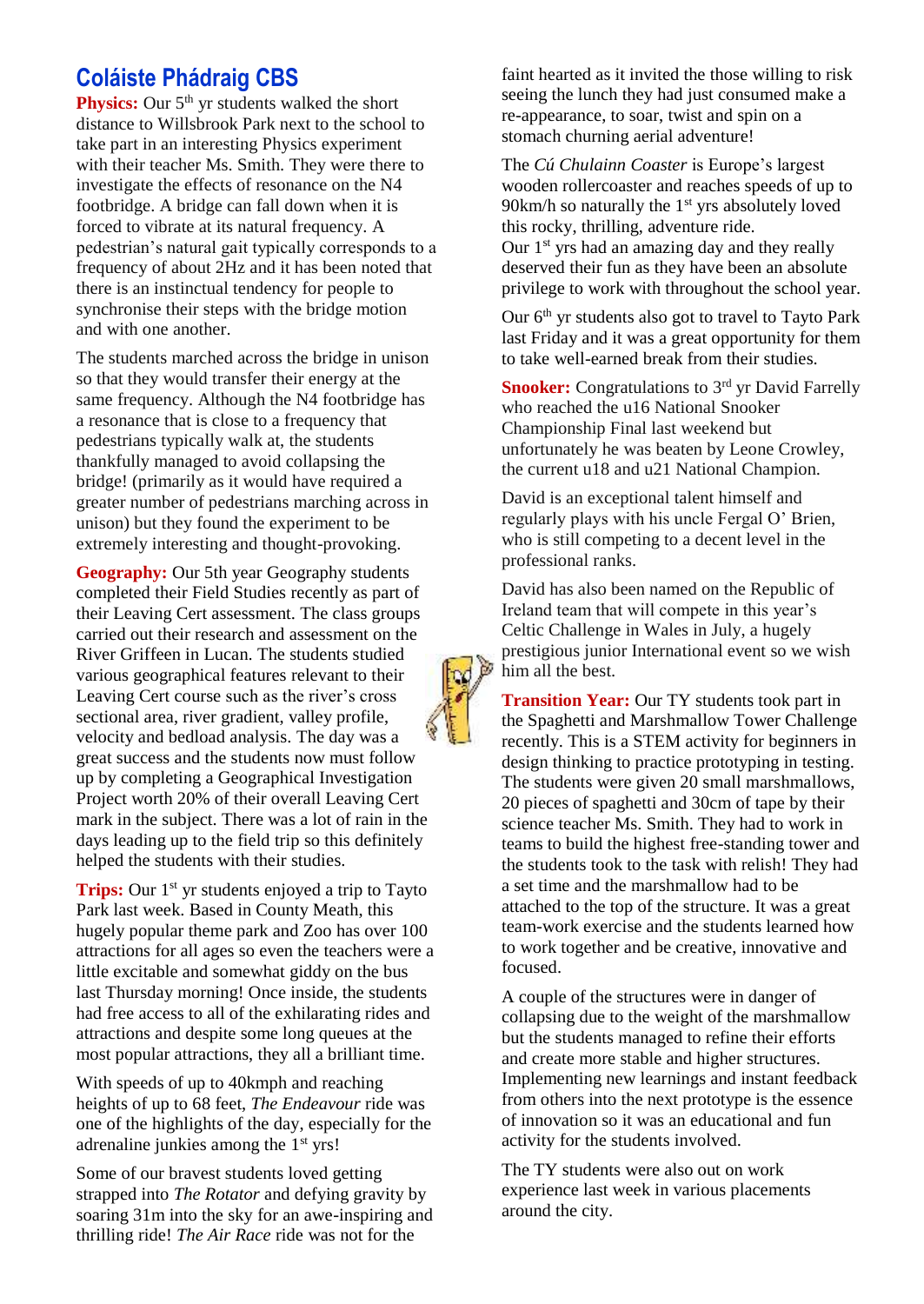### **Lucan Community College**

**TY Musical -** *Report by Ruby Crocker-Dunne* In the theatre world, Monday 16th March 2020 is commonly referred to as "Dark Monday". It was the night when theatres went dark. Ghost lights were left on in theatres all over the world as a beacon of hope, to let the world know that theatres would re-open. With The Lucan CC Transition Year production of "Little Shop of Horrors" it is clear that the show is back on the road!

The production was a huge success. It had a sellout run over three nights last week. This is not surprising as an event like this, where current and past students, parents, staff and the wider community come together to experience the amazing talent and work of our students and staff is what we do well and what shows best how we live our school motto Aontas!

Thanks also to Year Head Mr. Grimes, Transition Year coordinator and the entire Transition Year tutor team who encouraged students to get involved with the show. The show also benefited from the help of our caretaking, housekeeping and secretarial staff – Thank You. Thanks Mr. Coogan for your great work on the stage. The show couldn't have gone ahead without the sound and lights team, the orchestra, Ms. Freeman and her TY Enterprise class and members of our Parents Association. Thank you to Ms. Birnie, Mr. Brett, Ms. Malone, Ms. Brady and every single member of the staff of Lucan Community College for your help and support.

Of course a script only becomes a performance when the audience is

present! There was great feedback from those who saw the show  $-$  it even got a mention on Lyric FM! Everyone involved had a great time. The show would never have happened without Ms. Geraghty and Ms. Conway and their amazing organisational, dancing and musical skills.

Working as Directors, Music Director and Choreographer they brought out the best of every member of the cast and crew. Congratulations and well done to all those involved. It was a fantastic first musical back after the long break due to Covid.

**Transfer Applications Now Welcome:** Lucan Community College now welcomes applications for a place in  $2<sup>nd</sup>$  to  $6<sup>th</sup>$  year from September 2022. Details and application form are available on our website:

<https://lucancc.ie/policy/admissions/enrolment/>

**Planning Permission:** The entire Lucan CC community was delighted to hear that the latest application for planning permission for the school extension and refurbishment has been approved. We look forward to seeing this project move to Stage 3 and the appointment of contractors.

#### **Gluais Graduation Ceremony** - *report by Jessica Power*

On Monday the 9th of May, the Gluais Graduation Ceremony took place in Coláiste Chillian. This graduation ceremony was held in order to celebrate the achievements throughout the year of the Gluais members from each participating school. Our current Gluais members are Jessica Power, Keelah Sisk, Sarah Mahon, Meabh Egan, Rhian Hawkins, Kate McCaffrey, Eoin O'Sullivan, Jemima Kasisi, Alisha Guy, Clodagh McDonnell and Natasha Roca. The Gluais team organised many fun activities for the first years throughout the year, including a Secret Santa before the Christmas break and an exciting Easter Egg Hunt before the Easter Holidays!

At the Graduation Ceremony, we all received certificates. It was very exciting when the video that we made a few weeks ago was shown at the Ceremony. In this video members of the Gluais team talk about what Gluais means to each of us. You can watch the video by visiting our school website here.



challenge they may face will be solved if they all work together!!!! Thanks to teachers Ms. Mc Kelvey and Mr. Carey. A special word of thanks to co-operating teacher Ms. Clifford.

*Report continued next week…….*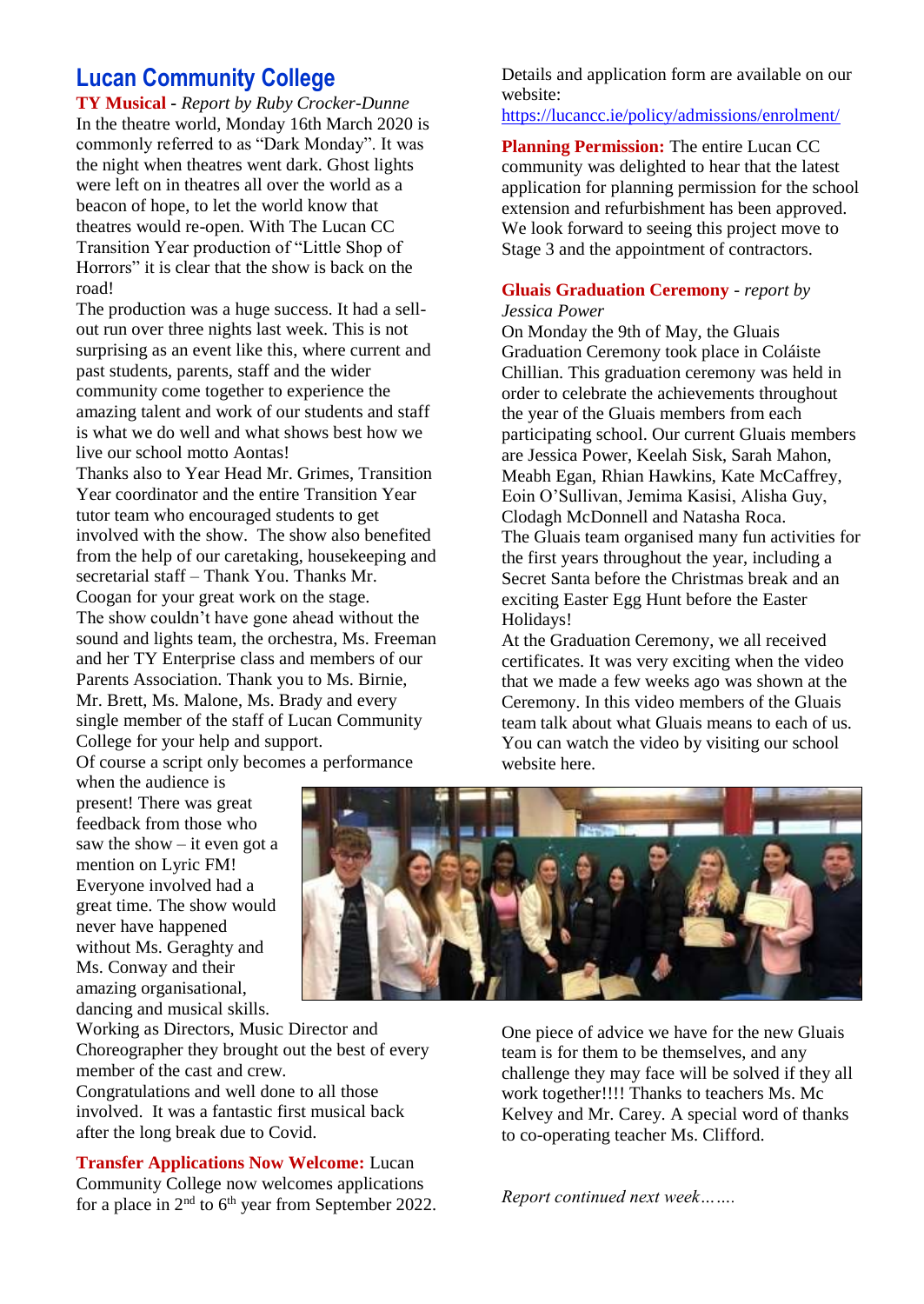

# Cumann na Sáirséalaigh Leamhcáin

**Lucan Sarsfield Golf Society:** The Annual Golf Classic Lucan Golf Club will take place on Friday 17<sup>th</sup> June 2022. A 4 Person Team is  $\epsilon$ 400 ( $\epsilon$ 320 before 11 am), Goodie Bag, 2's Club, Nearest the Pin, Longest Drive, a Meal and Raffle on the night. All proceeds in support of Club Development.

**Music Bingo:** This Thursday Music Bingo will be in the Club Bar, it promises to be a lot of fun with eyes down and ears open from 9pm, entry is €10.

**AHL1 Cuala 2-25 Lucan Sarsfields 2-22:** On a nice morning in Shanganagh Park, the Seniors started with a bang through an early goal from Ciaran Dowling, which was followed by point direct from a line ball from Chris O'Leary. The first half ebbed and flowed after that with both sides having periods of dominance, ending level 0-13 to 1-10. The only downside to the half was the loss of Ciaran Dowling to injury just before the break.

Cuala had the better start to the second half, stretching their lead to 8 points at one stage through two goals in quick succession. The Lucan lads fought back after these majors and eventually closed the gap to 4 points before the final whistle with a converted penalty from Chris O'Leary. *Lucan:* 1. Sean McClelland, 2. Matt McCaffrey (0-2), 3. Paul Rigney, 4. Rob Ward, 5. Colm Walsh, 6. Johnny McCaffrey, 7. Ronan Smith, 8. Kevin Fitzgerald, 9. Cian McHugh (0-1), 10. Eoghan O'Conghaile, 11. Chris O'Leary (1-14, 1 x LB, 0-9 Frees), 12. Donal Flannery (0-1), 13. Evin Dowling (0-1), 14. Ciaran Dowling (1-0), 15. Charlie Keher (0-2), Colm Keenan for Ciaran Dowling, Paul Claffey for Rob Ward, Niall Stagg, Philip Smith, Cian Canavan.

#### **St Finians Swords vs Lucan Jun C 13/5/2022**

Lucan travelled to Swords to play St Finians on Friday evening last. This was a low-scoring encounter with both sides wasting early opportunities leaving the score tied at just two points each after twelve minutes. Within the next few minutes Paul Keegan added 1-1 to advance our cause. In the second quarter, Finians improved to go 1-5 to 1-4 ahead with a late Cian Ryan point tying up the teams at the interval. On the resumption, we took control again with Keegan again prominent by scoring two points and doing most of the work for our second goal which was converted by Charlie Caseley. Midway through the second half, Finians came again and scored 1-2 without reply to close the gap to a point. We did not take advantage of many placed ball opportunities across the evening but Keegan stepped up to put over a late free to put two between the teams which was enough to secure the league points. Best for Lucan in defence was Tiernan Swords with Keegan showing his experience and determination to come out as the top scorer out of the eight different scorers on the night. Final score: St Finians 2-8 to Lucan 2-10. *Team and scorers:* J Myler; A Flanagan, T Swords, C O'Neill; P Farrell, P Kennedy, D Murphy; L Farrell (0-1), E Higgins; C Casely (1- 0), L O'Connor (0-1), E Hollowed (0-1); C O'Brien (0-1), J Cavanagh (0-1f), P Keegan (1-4: 0-1f); C Ryan, (0-1), D Lawlor, S Keegan, C Chambers, R Hazley.

#### **Juvenile Section / Coiste na nÓg Minor Camogie Div. 1: Our Minor Camogie team won the Minor Div. 1 League today after a win over St Vincent's in AGP 3.**

The team topped the table and claimed the title after winning all their 6 League matches, during the campaign 24 players participated and each player contributed to the success.



*Panel:* Aisling Colfer, Erica Collins, Sinead Farrell, Blathnaid Ni Dhuibhir, Aoibheann Scott, Millie Hughes, Cara Ware, Lily Rooney (Capt.), Ellie Gaire, Caoilfhionn Sheary, Niamh Roche, Aisling Behan, Orla Morrissey, Kellie O' Brien, Aoibheann Stokes, Lucy Fox, Cliodhna Ni Bhuachalla, Erin Jones, Leah Dunne, Mia Rooney, Cathy Cosgrove, Aoife Murtagh, Riona McKearney, Megan O' Leary.

**Lotto:** Last week's Lotto Prize of €11,800 was not won. The Numbers were **3, 5, 10, 14**. Lucky Dip prizes go to Pat O'Keefe, Karen Boylan, Annemarie Mulligan, Des O'Brien and Donal Butcher. Next week's Lotto will be for a jackpot of **€12,200**. The draw is sponsored by Newcastle Golf Centre and will be led by Gerry McAndrew.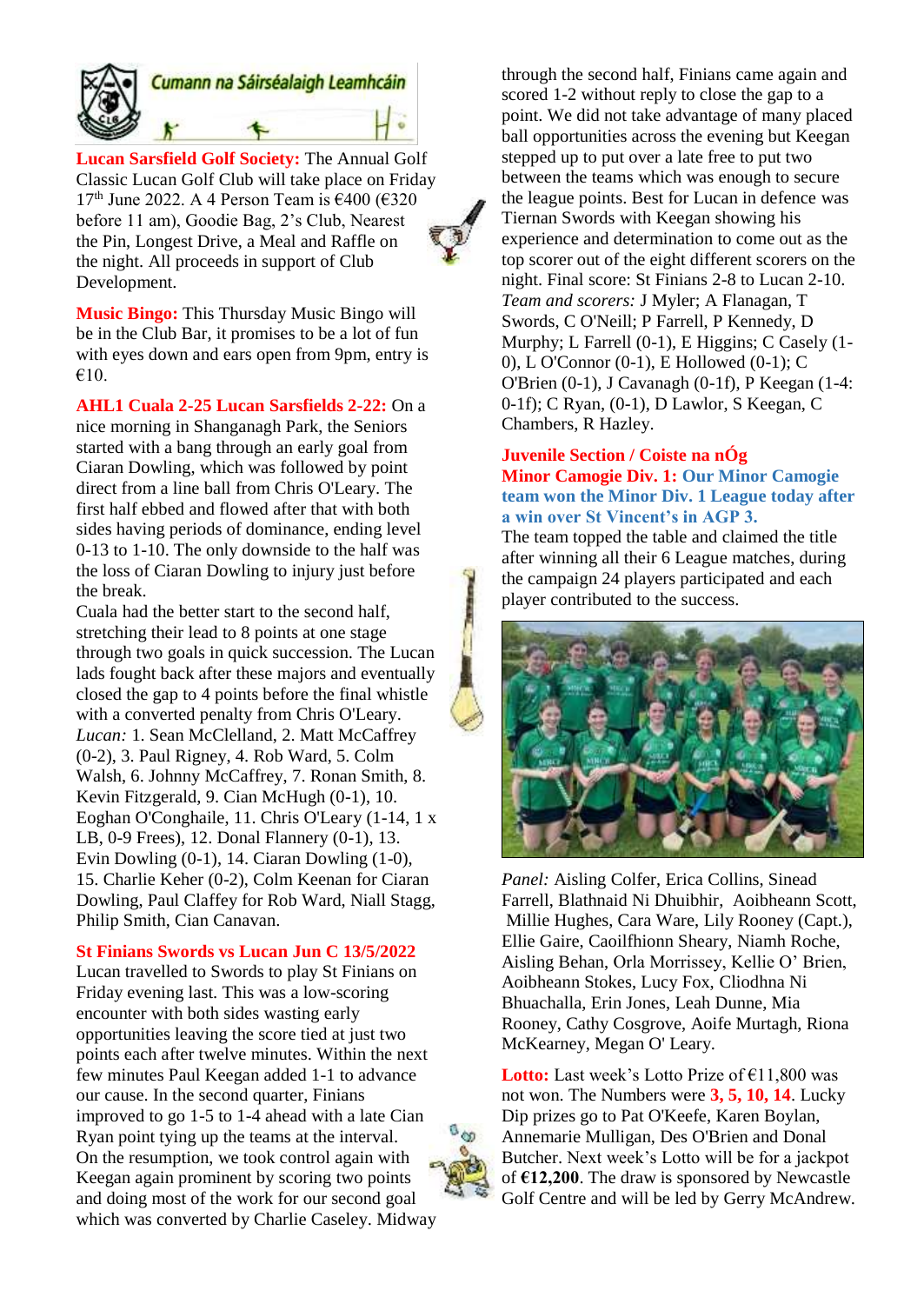

### **LUCAN PITCH & PUTT CLUB**



**Competition for weekend 13-15th May 18 Strokeplay (Nett)** Gents Class 1 Winner Dermot Heffernan 44

Gents Class 2 Winner Anthony Keegan 44 Gents Class 2 Runner Up Pat McDermott 45 [Back 9]

Gents Class 3 Winner Simon Heffernan 39 Ladies Class 1 Winner Sandra Keogh 47 [Back 9] Ladies Class 2 Winner Rita Dillon 44

Members please note that our Club Strokeplay is on this Saturday 21<sup>st</sup> May - timesheet in operation.

Congratulations and best wishes to our qualifiers for the Leinster Strokeplay. In the Senior Grade we have Chris Gallagher, John McDermott, Damien Creevey, Dermot Heffernan and Michael Ahern. In our Inter Grade we have Dave Hayden II, Fergal Power, Paul County, David Lee and Pat McDermott. In our Junior Grade we have Brendan Keane and Ciaran Ennis.

Best wishes and congratulations to our All Ireland qualifiers who travel to Cork on the June Bank Holiday weekend – Anthony Malone and Chris Gallagher.

#### **New Members Welcome – Adults and**

**Juveniles:** Our Club is now open for membership. If you would like to join our Club please contact the Secretary in writing and we will be in touch with the relevant details by return. You can join as a family or individual or indeed you are more than welcome to call into the Club House and ask for any committee member who will be only too willing to discuss your enquiry – best time to call is at the weekend or contact us at [info@lucanpitchandputt.com](mailto:info@lucanpitchandputt.com)

**Sponsorship:** Members please note that our PRO – Andy Fitzgerald is seeking sponsorship of our tee boxes for the coming year. Please see Andy if you wish to sponsor a tee  $b<sub>0</sub>$ .

#### **Dates for your Diary**



 $28<sup>th</sup>$  May – Race Night 18th June – Mid Summer Festival 9 th July – Captains' Day - Dinner and Presentation on the night – ticket only

# **Arthur Griffith FC U9s**



Great performance from Arthur Griffith FC U9s playing against Bohemians FC Youths on Saturday. It finished 2-2 after a late equaliser from Bohs.



Contact Joe Curtis (089-425-4684)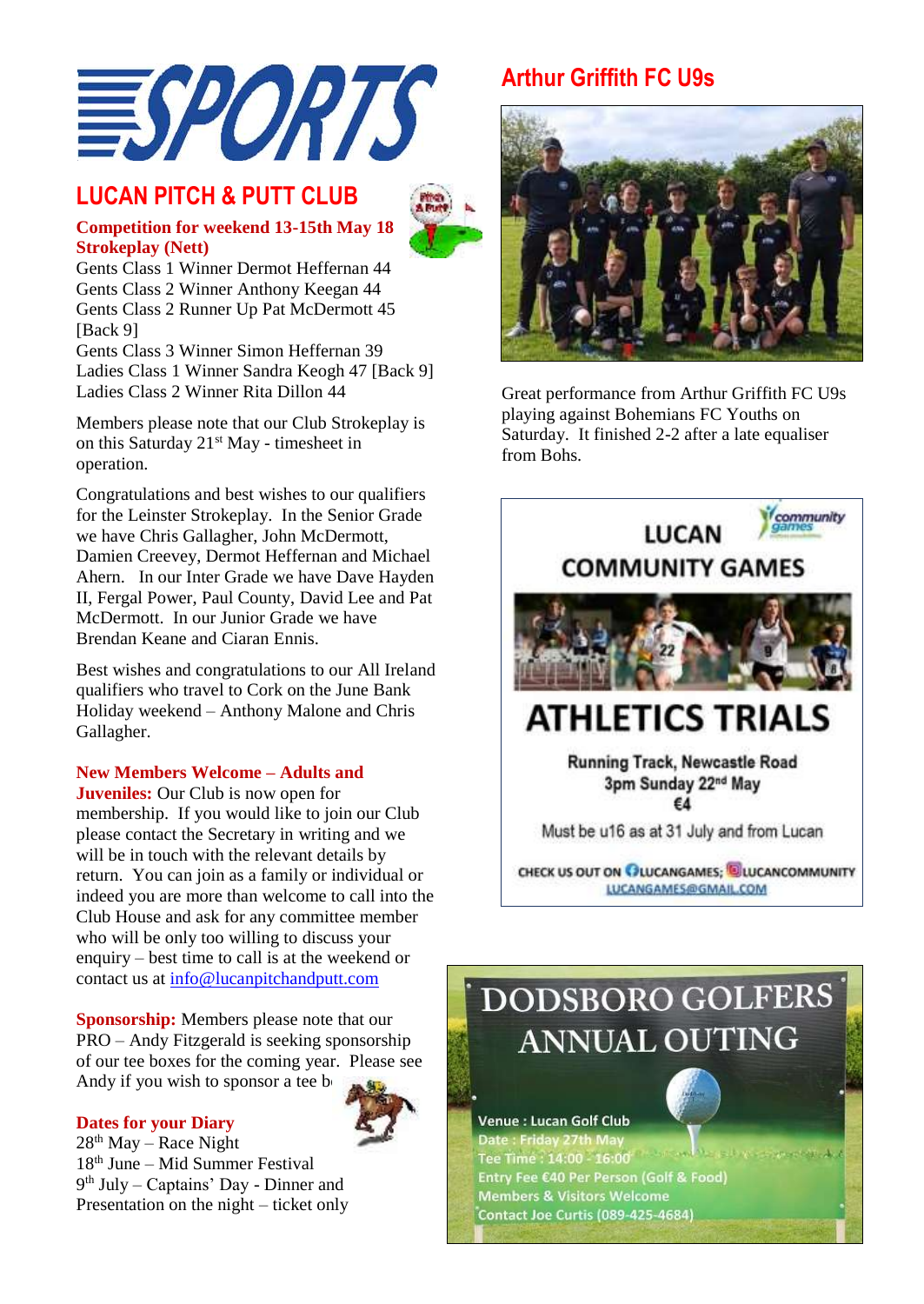### **LUCAN HARRIERS A.C.**

**Fantastic results in the Irish Runner National 5K in the Phoenix Park on Sunday morning**  Sean Kavanagh 17.57 3rd Juvenile home Lisa Ward 18 49 6th Senior lady home Breda Smyth 20.33 Gold in her category Trish Gough 21.09 Bronze in her category Anne Whelan 21.11 Silver in her category Jacinta Linehan 23.43 PB Sinead O Farrell 26.57 Eileen O Brien 27.45 Gold in her category Anne Smith 28 43 Irene Namugere 34.57 Josephine Dignam 40.34 Darragh Doyle 52 11

Breda, Trish and Anne Whelan, also got the national 5k team title also. Fantastic achievement by everyone this morning. Congratulations to everyone who ran today and all who represented the club on the side lines while stewarding



**Belfast Milers Club 14th May 2022 -** There were super performances by Lucan Harriers athletes at the Belfast Milers Club Meet at Mary Peters Track yesterday. Both Aoife Coffey and Dylan Wright were in very strong A races in the 5,000m and both competed really well. Dara Donoghue ran a brilliant PB of 1:54 in the 800m, winning his section and it looks like there is loads more in him. Saoirse Fitzgerald ran a fantastic race to win the women's B 800m in 2:09 which is a big PB. This time is over 4 seconds inside the qualifying time for the European Youth Olympics. Finally, Liam Fitzgerald made a welcome return to form and ran 10 second pb in the 1500m running 4:17. Well done to all, great to see Lucan Harriers to the fore in such high profile competitions.



# **Na Gaeil Óga CLG**

Fáilte chuig an Nuachtlitir is déanaí ó Na Gaeil Óga, áit a bhfaighidh tú an teolas is déanaí faoi gach rud atá ag tarlú inár bpobal bríomhar.

**An Teaghlach is Tréine:** Is féidir leat ticéad a cheannacht anois do An Teaghlach is Tréine. Beidh an t-imeacht teaghlaigh seo ar siúl ó 2.00pm - 4.30pm ar an 29ú Bealtaine ar Pháirc Naomh Caitríona. Beidh comortáisí spraoi, cluichí agus dúshlain don teaghlach ar fad le fáil amach cé hiad An Teaghlach is Tréine!

Ticéad teaghlaigh/Family Ticket https://nagaeiloga.clubzap.com/products/7689/pur chases/new

**Buachaillí F10 Iomáint:** Bhí dhá chluiche iontach iomána ag na buachaillí Dé Sathairn. Bhí siad thar a bheith iontach agus is féidir an feabhsú a fheiceáil an t-am ar fad.

Bhí Roinnt scileanna iontacha iomána ar taispeáint agus an-áthas ar scóranna iontacha a fheiceáil tógtha freisin.

**Buachaillí F9 Iomáint:** Bhí maidin iontach ar an bpairc Dé Sathairn lena Buachailí F9. Bhí na buachaillí go léir ar fheabhas le caighdeán ard iomáint ar taispeáint.

Ba iad Kieran & Senan a bhí ag imirt a chéad cluiche do NGÓ-laochra na himeartha- maith sibh!

#### **Clár Forbartha Cumann Peil na mBan**

Maith do Shadhbh Ní Mhairtín & Tara Everett a ghlac páirt i gClár Forbartha Cumann Peil na mBan ag an deireadh seachtaine. Is clár é seo a ullmhaíonn cailíní chun imirt ar fhoirne BhÁC amach anseo. Maith sibh cailíní tá súil agam gur bhain sibh taitneamh as an gcéad céim eile ar bhur dturas!

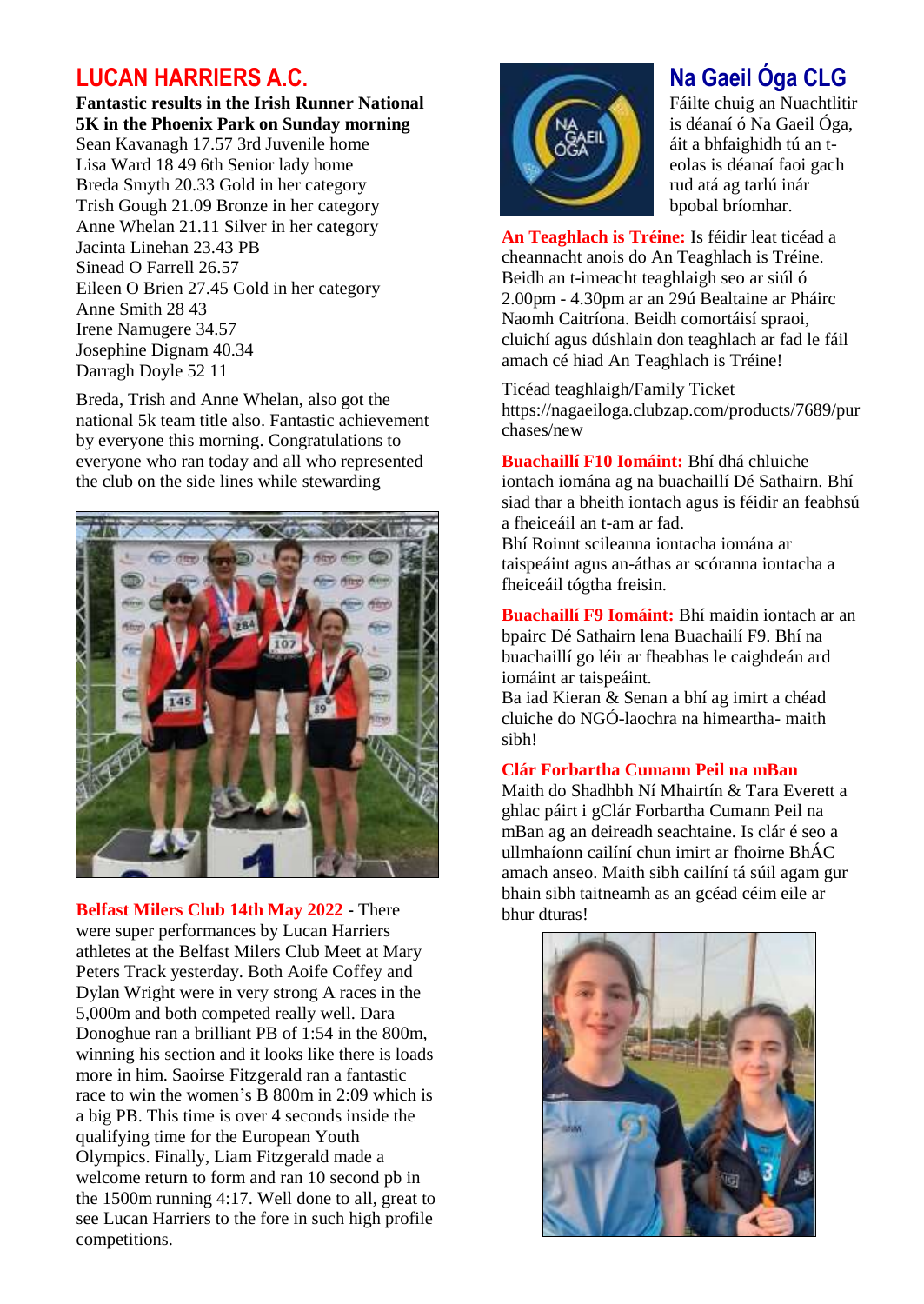

### **Cllr. Derren Ó Brádaigh- Sinn Féin**

Mobile: 087-2136345 Email: [dobradaigh@cllrs.sdublincoco.ie](mailto:dobradaigh@cllrs.sdublincoco.ie) F/B: <https://m.facebook.com/CllrDerrenOBradaigh/> Twitter: @DerrenBrady1 Web: [www.sinnfeindublinmidwest.com](http://www.sinnfeindublinmidwest.com/)

### **Home Security:**

It is envisaged that the very popular SDCC 'Home Replacement Lock Scheme' will become available again later this year. Burglaries are a particularly heinous crime perpetrated against communities. I will continue to press upon the Council to seek commitment in rolling this scheme once more.

#### **Airlie Path Resurfacing:**

The condition of the black pedestrian path across the green in Airle Heights has been brought to my attention by residents. I have subsequently raised this with the public realm section, and I will be seeking a commitment for the resurfacing of this pathway in the period ahead.

#### **Community Volunteerism:**

Congratulations to Adamstown Spring Cleaning Group on receiving a very deserved recognition and being formally recognised this week as part of the Mayor's Initiative. I was delighted to have nominated the group and its volunteers, committed to keeping their community litter free for everyone's benefit.

### **Emer Higgins - TD**

78 The Orchard, Lucan. [01 401 3416.](tel:014013416) [Emer.higgins@oireachtas.ie](mailto:Emer.higgins@oireachtas.ie) **Lucan Swimming Pool:**

In an update this week South Dublin County Council said that due to significant materials and labour challenges the construction of Lucan Swimming Pool has been delayed. They have indicated that they are working with the contractor to finalise the remaining work programme, with the aim of achieving project completion by Q4 2022.

#### **Outdoor Dining:**

I welcome those local authorities will be instructed to waive feeds for the use of outdoor furniture by local hospitality businesses and laws around serving alcohol in outdoor areas have also been extended. This will encourage the continued use of outdoor and street space throughout the summer months.

#### **Europe Day Concert:**

It was my pleasure to attend to the Europe Day Concert at Griffeen Valley Educate Together National School. Well done to the pupils and staff who put on a great show!

#### **Gino Kenny TD- People Before Profit**

#### Phone: 085-7211574. Email: [ginokenny@oir.ie](mailto:ginokenny@oir.ie) **Strike Action by the Medical Laboratory Scientists Association:**

Medical Scientists carry out the same work as other scientist colleagues in hospital laboratories, but are paid on average 8% less, with fewer promotional opportunities and less support for training and education*.* There is an ongoing and large national shortage of Medical Scientists across the public health service due to lesser pay and conditions, poor career structure and limited promotional opportunities, and up to 20% of medical scientists posts in hospitals are vacant. Last November, MLSA members voted 98% voted in favour of taking industrial action in pursuit of pay parity claim and recruitment for vacant posts. The MLSA planned strike action for late March/early April 2022 but deferred this action to accept an invitation to meet the Public Sector Agreement Group. However, satisfactory progress was not achieved, and industrial action began this week and continues next week. I fully support the action of the medical scientists.

#### **Liona O'Toole – Independent**

#### 087-2795274**. [lotoole@cllrs.sdublincoco.ie](mailto:lotoole@cllrs.sdublincoco.ie) [www.lotoole.com](http://www.lotoole.com/)**

### **Peace Commissioner:**

Delighted to inform all that I have received official confirmation of my newly appointed role of a Peace Commissioner by the Minister for Justice Helen McEntee. Thanks to all for their support. This is a voluntary role and one that aims to help many people with relevant documentation signing. I fully appreciate the responsibility that comes with this new role, and I will be available to assist those in my area needing this service.

#### **Passport applications/renewals:**

Many people are still experiencing difficulties or delays with passport applications. Be sure to apply well in advance of travel as it can take up to eight weeks to get your first passport if you are applying by post. Do contact me if you need any assistance.

#### **Reminder!**

Temporary closure, section of Hayden's Lane Sunday 22<sup>nd</sup> 9am-12.30pm to facilitate a Fastlane Half Marathon & 10km Run/Route.